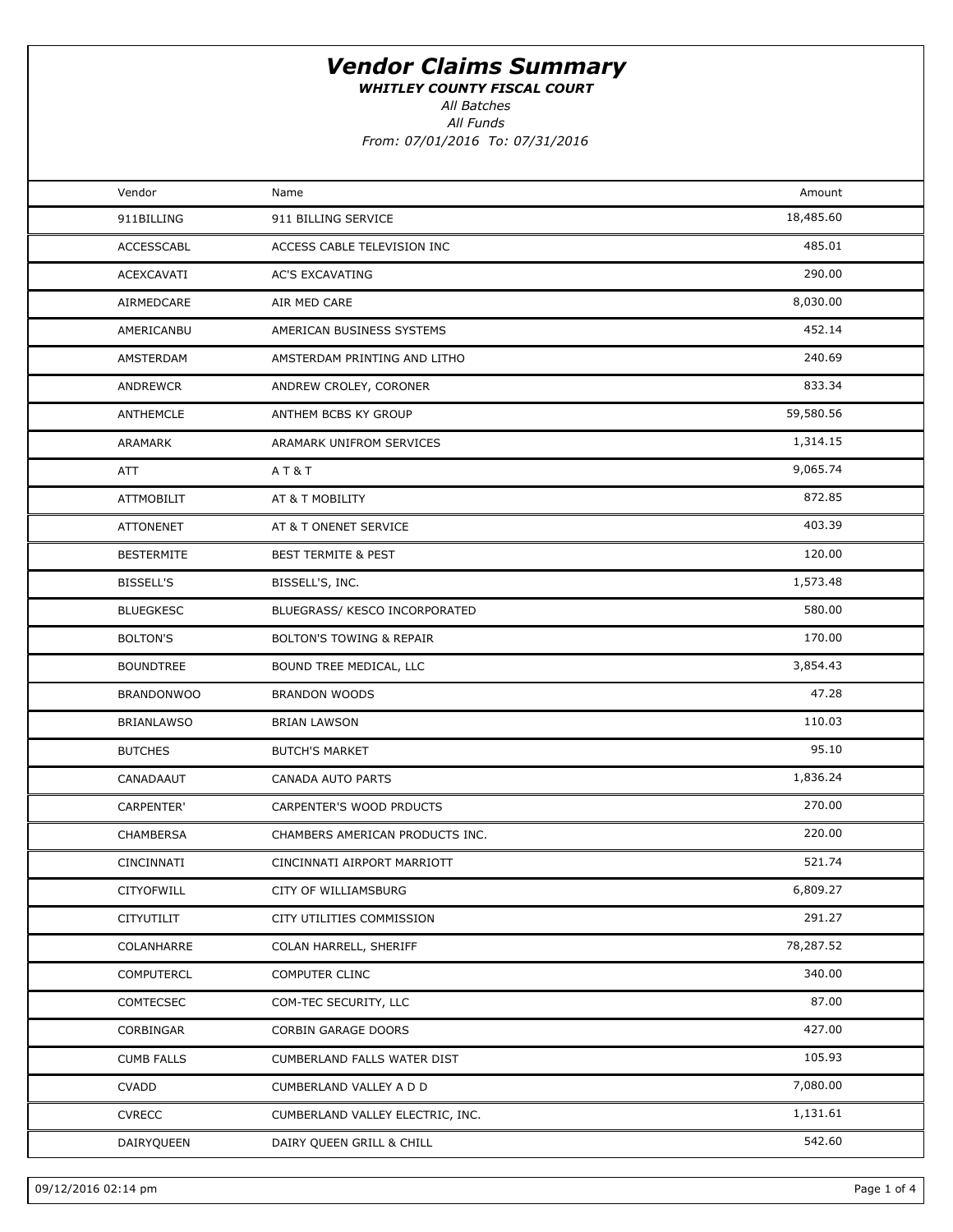WHITLEY COUNTY FISCAL COURT

All Batches

All Funds

From: 07/01/2016 To: 07/31/2016

| Vendor<br>Amount<br>Name<br>650.00<br>DAV<br><b>DAV</b><br>567.18<br><b>DCELEVATOR</b><br>D C ELEVATOR COMPANY, INC.<br>1,696.68<br><b>DELTADEN</b><br>DELTA DENTAL OF KENTUCKY<br>1,751.30<br><b>DELTAGAS</b><br>DELTA NATURAL GAS CO., INC.<br>337.71<br><b>DONFRANKCH</b><br>DON FRANKLIN CHEVROLET<br>200.00<br><b>DUGGERSSEP</b><br>DUGGERS SEPTIC CLEANING<br>89.00<br><b>EBCONSULTI</b><br>EB CONSULTING SOLUTIONS LLC<br>2,127.50<br><b>ECSILLC</b><br>ECSI, LLC<br>772.14<br>ELLISONSAN<br>ELLISON'S SANITARY SUPPLY CO., INC.<br>280.00<br><b>ENVIRWASTE</b><br>ENVIRONMENTAL WASTE SYSTEMS, LLC<br>105.28<br><b>EVELYNMCCU</b><br>EVELYN MCCULLAH<br>602.04<br><b>EVERBANKCO</b><br>EVERBANK COMMERICAL FINANCE INC<br>495.00<br><b>EZCOUNTRY</b><br><b>EZ COUNTRY</b><br>7,181.07<br><b>FLEETONE</b><br><b>FLEETONE</b><br>49,511.84<br><b>GEOCONEXCO</b><br>GEOCONEX CORPORATION<br>15.00<br>G & S TIRE INC.<br><b>GSTIRES</b><br>257.54<br>GUARDIANIN<br><b>GUARDIAN INSURANCE</b><br>398.86<br><b>HARDEE'S</b><br>HARDEE'S<br>6,868.26<br>HARPPRINTI<br>HARP ENTERPRISES, INC.<br>16,559.28<br>HINKLECONT<br>HINKLE CONTRACTING COMPANY LLC<br>111,685.81<br>HINKLEENV<br>HINKLE ENVIRONMENTAL SERVICE LLC<br>685.12<br>HOBARTCORP<br><b>HOBART CORP</b><br>2,737.45<br><b>HOLSTONGAS</b><br><b>HOLSTON GASES</b><br>1,428.00<br><b>HYATTREGEN</b><br><b>HYATT REGENCY</b><br>201.09<br>IGA<br>HOMETOWN IGA #57<br>2,635.80<br><b>JAMESJONES</b><br>JAMES JONES EXCAVATING<br>133.92<br><b>JIMMTBATES</b><br>JIMMY BATES<br>1,545.38<br><b>JOHNNYWHE</b><br>JOHNNY WHEELS OF WILLIAMSBURG, INC<br>57.26<br><b>JOSHKING</b><br>JOSH KING<br>49,177.86<br>KACO<br>K A C O ALL LINES FUND<br>1,632.08<br>KACOLEAS<br>KACO LEASING TRUST<br>33,156.73<br><b>KACOW</b><br>KACO WORKERS COMPENSATION FUND<br>33,133.08<br>KELLWELLFO<br>KELLWELL FOOD MANAGEMENT<br>33.13<br>KELLYHAR<br><b>KELLY HARRISON</b> |  |  |  |
|-------------------------------------------------------------------------------------------------------------------------------------------------------------------------------------------------------------------------------------------------------------------------------------------------------------------------------------------------------------------------------------------------------------------------------------------------------------------------------------------------------------------------------------------------------------------------------------------------------------------------------------------------------------------------------------------------------------------------------------------------------------------------------------------------------------------------------------------------------------------------------------------------------------------------------------------------------------------------------------------------------------------------------------------------------------------------------------------------------------------------------------------------------------------------------------------------------------------------------------------------------------------------------------------------------------------------------------------------------------------------------------------------------------------------------------------------------------------------------------------------------------------------------------------------------------------------------------------------------------------------------------------------------------------------------------------------------------------------------------------------------------------------------------------------------------------------------------------------------------------------------------------------------------------------|--|--|--|
|                                                                                                                                                                                                                                                                                                                                                                                                                                                                                                                                                                                                                                                                                                                                                                                                                                                                                                                                                                                                                                                                                                                                                                                                                                                                                                                                                                                                                                                                                                                                                                                                                                                                                                                                                                                                                                                                                                                         |  |  |  |
|                                                                                                                                                                                                                                                                                                                                                                                                                                                                                                                                                                                                                                                                                                                                                                                                                                                                                                                                                                                                                                                                                                                                                                                                                                                                                                                                                                                                                                                                                                                                                                                                                                                                                                                                                                                                                                                                                                                         |  |  |  |
|                                                                                                                                                                                                                                                                                                                                                                                                                                                                                                                                                                                                                                                                                                                                                                                                                                                                                                                                                                                                                                                                                                                                                                                                                                                                                                                                                                                                                                                                                                                                                                                                                                                                                                                                                                                                                                                                                                                         |  |  |  |
|                                                                                                                                                                                                                                                                                                                                                                                                                                                                                                                                                                                                                                                                                                                                                                                                                                                                                                                                                                                                                                                                                                                                                                                                                                                                                                                                                                                                                                                                                                                                                                                                                                                                                                                                                                                                                                                                                                                         |  |  |  |
|                                                                                                                                                                                                                                                                                                                                                                                                                                                                                                                                                                                                                                                                                                                                                                                                                                                                                                                                                                                                                                                                                                                                                                                                                                                                                                                                                                                                                                                                                                                                                                                                                                                                                                                                                                                                                                                                                                                         |  |  |  |
|                                                                                                                                                                                                                                                                                                                                                                                                                                                                                                                                                                                                                                                                                                                                                                                                                                                                                                                                                                                                                                                                                                                                                                                                                                                                                                                                                                                                                                                                                                                                                                                                                                                                                                                                                                                                                                                                                                                         |  |  |  |
|                                                                                                                                                                                                                                                                                                                                                                                                                                                                                                                                                                                                                                                                                                                                                                                                                                                                                                                                                                                                                                                                                                                                                                                                                                                                                                                                                                                                                                                                                                                                                                                                                                                                                                                                                                                                                                                                                                                         |  |  |  |
|                                                                                                                                                                                                                                                                                                                                                                                                                                                                                                                                                                                                                                                                                                                                                                                                                                                                                                                                                                                                                                                                                                                                                                                                                                                                                                                                                                                                                                                                                                                                                                                                                                                                                                                                                                                                                                                                                                                         |  |  |  |
|                                                                                                                                                                                                                                                                                                                                                                                                                                                                                                                                                                                                                                                                                                                                                                                                                                                                                                                                                                                                                                                                                                                                                                                                                                                                                                                                                                                                                                                                                                                                                                                                                                                                                                                                                                                                                                                                                                                         |  |  |  |
|                                                                                                                                                                                                                                                                                                                                                                                                                                                                                                                                                                                                                                                                                                                                                                                                                                                                                                                                                                                                                                                                                                                                                                                                                                                                                                                                                                                                                                                                                                                                                                                                                                                                                                                                                                                                                                                                                                                         |  |  |  |
|                                                                                                                                                                                                                                                                                                                                                                                                                                                                                                                                                                                                                                                                                                                                                                                                                                                                                                                                                                                                                                                                                                                                                                                                                                                                                                                                                                                                                                                                                                                                                                                                                                                                                                                                                                                                                                                                                                                         |  |  |  |
|                                                                                                                                                                                                                                                                                                                                                                                                                                                                                                                                                                                                                                                                                                                                                                                                                                                                                                                                                                                                                                                                                                                                                                                                                                                                                                                                                                                                                                                                                                                                                                                                                                                                                                                                                                                                                                                                                                                         |  |  |  |
|                                                                                                                                                                                                                                                                                                                                                                                                                                                                                                                                                                                                                                                                                                                                                                                                                                                                                                                                                                                                                                                                                                                                                                                                                                                                                                                                                                                                                                                                                                                                                                                                                                                                                                                                                                                                                                                                                                                         |  |  |  |
|                                                                                                                                                                                                                                                                                                                                                                                                                                                                                                                                                                                                                                                                                                                                                                                                                                                                                                                                                                                                                                                                                                                                                                                                                                                                                                                                                                                                                                                                                                                                                                                                                                                                                                                                                                                                                                                                                                                         |  |  |  |
|                                                                                                                                                                                                                                                                                                                                                                                                                                                                                                                                                                                                                                                                                                                                                                                                                                                                                                                                                                                                                                                                                                                                                                                                                                                                                                                                                                                                                                                                                                                                                                                                                                                                                                                                                                                                                                                                                                                         |  |  |  |
|                                                                                                                                                                                                                                                                                                                                                                                                                                                                                                                                                                                                                                                                                                                                                                                                                                                                                                                                                                                                                                                                                                                                                                                                                                                                                                                                                                                                                                                                                                                                                                                                                                                                                                                                                                                                                                                                                                                         |  |  |  |
|                                                                                                                                                                                                                                                                                                                                                                                                                                                                                                                                                                                                                                                                                                                                                                                                                                                                                                                                                                                                                                                                                                                                                                                                                                                                                                                                                                                                                                                                                                                                                                                                                                                                                                                                                                                                                                                                                                                         |  |  |  |
|                                                                                                                                                                                                                                                                                                                                                                                                                                                                                                                                                                                                                                                                                                                                                                                                                                                                                                                                                                                                                                                                                                                                                                                                                                                                                                                                                                                                                                                                                                                                                                                                                                                                                                                                                                                                                                                                                                                         |  |  |  |
|                                                                                                                                                                                                                                                                                                                                                                                                                                                                                                                                                                                                                                                                                                                                                                                                                                                                                                                                                                                                                                                                                                                                                                                                                                                                                                                                                                                                                                                                                                                                                                                                                                                                                                                                                                                                                                                                                                                         |  |  |  |
|                                                                                                                                                                                                                                                                                                                                                                                                                                                                                                                                                                                                                                                                                                                                                                                                                                                                                                                                                                                                                                                                                                                                                                                                                                                                                                                                                                                                                                                                                                                                                                                                                                                                                                                                                                                                                                                                                                                         |  |  |  |
|                                                                                                                                                                                                                                                                                                                                                                                                                                                                                                                                                                                                                                                                                                                                                                                                                                                                                                                                                                                                                                                                                                                                                                                                                                                                                                                                                                                                                                                                                                                                                                                                                                                                                                                                                                                                                                                                                                                         |  |  |  |
|                                                                                                                                                                                                                                                                                                                                                                                                                                                                                                                                                                                                                                                                                                                                                                                                                                                                                                                                                                                                                                                                                                                                                                                                                                                                                                                                                                                                                                                                                                                                                                                                                                                                                                                                                                                                                                                                                                                         |  |  |  |
|                                                                                                                                                                                                                                                                                                                                                                                                                                                                                                                                                                                                                                                                                                                                                                                                                                                                                                                                                                                                                                                                                                                                                                                                                                                                                                                                                                                                                                                                                                                                                                                                                                                                                                                                                                                                                                                                                                                         |  |  |  |
|                                                                                                                                                                                                                                                                                                                                                                                                                                                                                                                                                                                                                                                                                                                                                                                                                                                                                                                                                                                                                                                                                                                                                                                                                                                                                                                                                                                                                                                                                                                                                                                                                                                                                                                                                                                                                                                                                                                         |  |  |  |
|                                                                                                                                                                                                                                                                                                                                                                                                                                                                                                                                                                                                                                                                                                                                                                                                                                                                                                                                                                                                                                                                                                                                                                                                                                                                                                                                                                                                                                                                                                                                                                                                                                                                                                                                                                                                                                                                                                                         |  |  |  |
|                                                                                                                                                                                                                                                                                                                                                                                                                                                                                                                                                                                                                                                                                                                                                                                                                                                                                                                                                                                                                                                                                                                                                                                                                                                                                                                                                                                                                                                                                                                                                                                                                                                                                                                                                                                                                                                                                                                         |  |  |  |
|                                                                                                                                                                                                                                                                                                                                                                                                                                                                                                                                                                                                                                                                                                                                                                                                                                                                                                                                                                                                                                                                                                                                                                                                                                                                                                                                                                                                                                                                                                                                                                                                                                                                                                                                                                                                                                                                                                                         |  |  |  |
|                                                                                                                                                                                                                                                                                                                                                                                                                                                                                                                                                                                                                                                                                                                                                                                                                                                                                                                                                                                                                                                                                                                                                                                                                                                                                                                                                                                                                                                                                                                                                                                                                                                                                                                                                                                                                                                                                                                         |  |  |  |
|                                                                                                                                                                                                                                                                                                                                                                                                                                                                                                                                                                                                                                                                                                                                                                                                                                                                                                                                                                                                                                                                                                                                                                                                                                                                                                                                                                                                                                                                                                                                                                                                                                                                                                                                                                                                                                                                                                                         |  |  |  |
|                                                                                                                                                                                                                                                                                                                                                                                                                                                                                                                                                                                                                                                                                                                                                                                                                                                                                                                                                                                                                                                                                                                                                                                                                                                                                                                                                                                                                                                                                                                                                                                                                                                                                                                                                                                                                                                                                                                         |  |  |  |
|                                                                                                                                                                                                                                                                                                                                                                                                                                                                                                                                                                                                                                                                                                                                                                                                                                                                                                                                                                                                                                                                                                                                                                                                                                                                                                                                                                                                                                                                                                                                                                                                                                                                                                                                                                                                                                                                                                                         |  |  |  |
|                                                                                                                                                                                                                                                                                                                                                                                                                                                                                                                                                                                                                                                                                                                                                                                                                                                                                                                                                                                                                                                                                                                                                                                                                                                                                                                                                                                                                                                                                                                                                                                                                                                                                                                                                                                                                                                                                                                         |  |  |  |
|                                                                                                                                                                                                                                                                                                                                                                                                                                                                                                                                                                                                                                                                                                                                                                                                                                                                                                                                                                                                                                                                                                                                                                                                                                                                                                                                                                                                                                                                                                                                                                                                                                                                                                                                                                                                                                                                                                                         |  |  |  |
|                                                                                                                                                                                                                                                                                                                                                                                                                                                                                                                                                                                                                                                                                                                                                                                                                                                                                                                                                                                                                                                                                                                                                                                                                                                                                                                                                                                                                                                                                                                                                                                                                                                                                                                                                                                                                                                                                                                         |  |  |  |
|                                                                                                                                                                                                                                                                                                                                                                                                                                                                                                                                                                                                                                                                                                                                                                                                                                                                                                                                                                                                                                                                                                                                                                                                                                                                                                                                                                                                                                                                                                                                                                                                                                                                                                                                                                                                                                                                                                                         |  |  |  |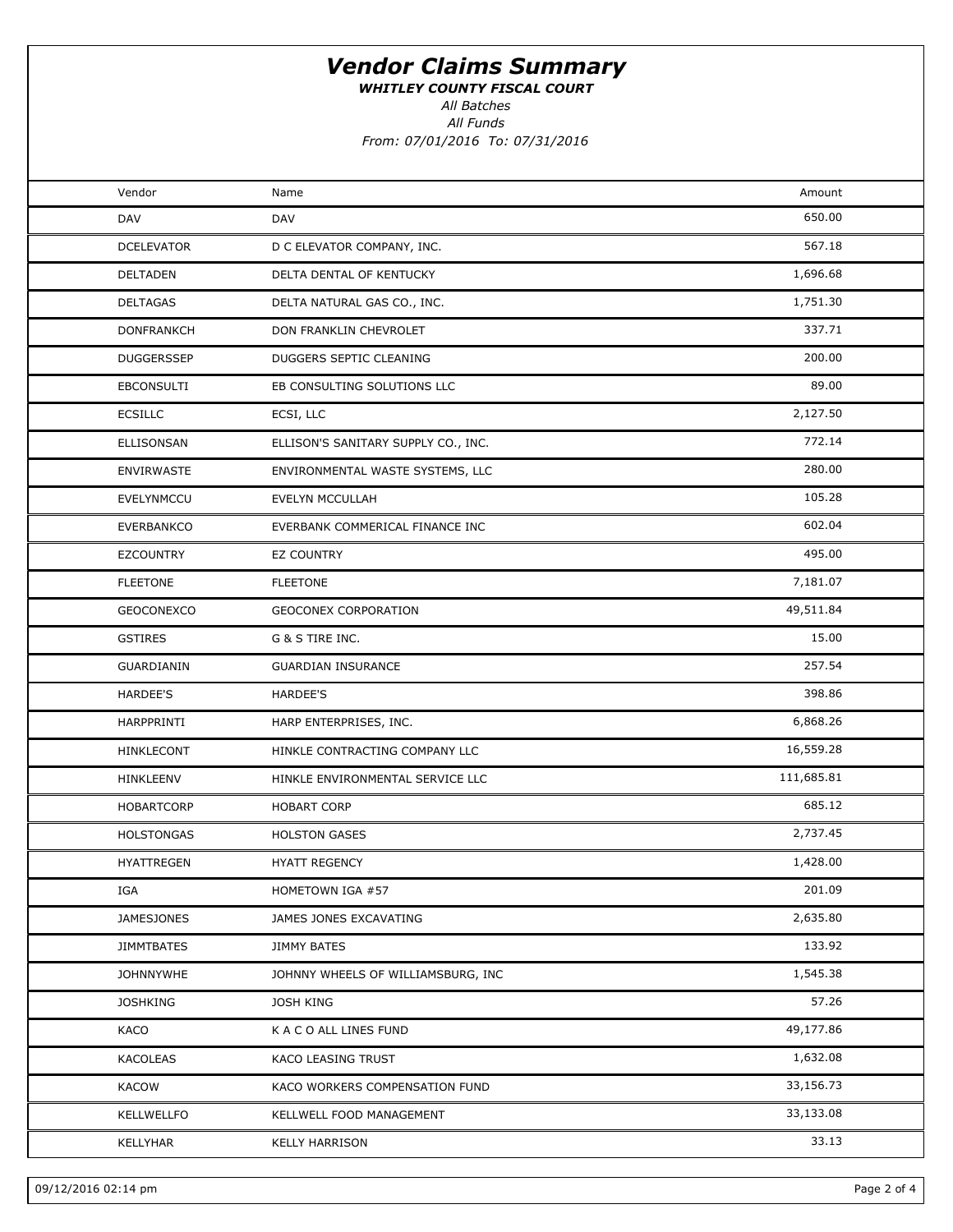WHITLEY COUNTY FISCAL COURT

All Batches

All Funds From: 07/01/2016 To: 07/31/2016

| Vendor            | Name                                | Amount    |  |
|-------------------|-------------------------------------|-----------|--|
| <b>KENTUCKYUT</b> | KU                                  | 14,456.16 |  |
| <b>KENWAYDIS</b>  | <b>KENWAY DISTRIBUTORS</b>          | 106.14    |  |
| KNOXCOUTIL        | KNOX COUNTY UTILITIES COMMISSION    | 153.03    |  |
| KNOXWHITLE        | KNOX-WHITLEY ANIMAL SHELTER, INC,   | 10,000.00 |  |
| <b>KYEMSCONF</b>  | KY EMS CONFERENCE                   | 500.00    |  |
| <b>KYSPRING</b>   | KY SPRING WATER                     | 229.00    |  |
| <b>KYSTATETRE</b> | KENTUCKY STATE TREASURER            | 116.00    |  |
| LAURELTERM        | LAUREL TERMITE CONTROL              | 2,760.00  |  |
| <b>LEGACYCHEV</b> | LEGACY CHEVROLET BUICK GMC          | 9,541.74  |  |
| LIDAPOWERS        | LIDA J. POWERS                      | 668.31    |  |
| LONHEAD           | LON "CHUCK" HEAD                    | 190.62    |  |
| LYKINSOILC        | LYKINS OIL COMPANY                  | 9,697.61  |  |
| MICHAELJAR        | MICHAEL JARBOE                      | 271.08    |  |
| NEVISDALER        | NEVISDALE RESOURCE CENTER           | 500.00    |  |
| NEWSJOURNA        | <b>NEWS JOURNAL</b>                 | 1,976.58  |  |
| <b>NEWTECH</b>    | NEWTECH SYSTEMS, INC.               | 942.00    |  |
| NIGOVERNME        | NI GOVERNMENT SERVICES, INC.        | 73.73     |  |
| NORVEXSUPP        | <b>NORVEX SUPPLY</b>                | 528.44    |  |
| OAKRIDGECH        | OAK RIDGE CHURCH OF GOD             | 500.00    |  |
| OWENSAUTO         | <b>OWENS AUTO PARTS</b>             | 74.08     |  |
| PATTERSON         | PATTERSON CREEK VFD                 | 500.00    |  |
| <b>PDS</b>        | PRECISION DUPLICATING SOLUTIONS INC | 236.23    |  |
| POFFCARTIN        | POFF CARTING SERVICE                | 8,602.40  |  |
| PREFERREDL        | PREFERRED LAB SERVICE               | 900.00    |  |
| PREWITTFAR        | PREWITT FARM SUPPLY                 | 502.00    |  |
| QUALITYCAR        | QUALITY CARE AUTO SERVICE           | 16,019.75 |  |
| QUILL             | <b>QUILL CORPORATION</b>            | 293.97    |  |
| RADIOSHACK        | STEREN ELECTRONICS                  | 406.94    |  |
| READYMIX          | READYMIX                            | 436.72    |  |
| REPUBLICBA        | REPUBLIC BANK & TRUST CO            | 34,577.42 |  |
| ROUGHRIVER        | ROUGH RIVER DAM STATE RESORT PARK   | 129.90    |  |
| <b>SAXTONCHUR</b> | SAXTON CHURCH OF GOD                | 500.00    |  |
| SEAPPARATU        | SOUTHEAST APPARATUS, LLC            | 1,544.26  |  |
| SHEREEREYN        | SHEREE REYNOLDS                     | 10.39     |  |
|                   |                                     |           |  |